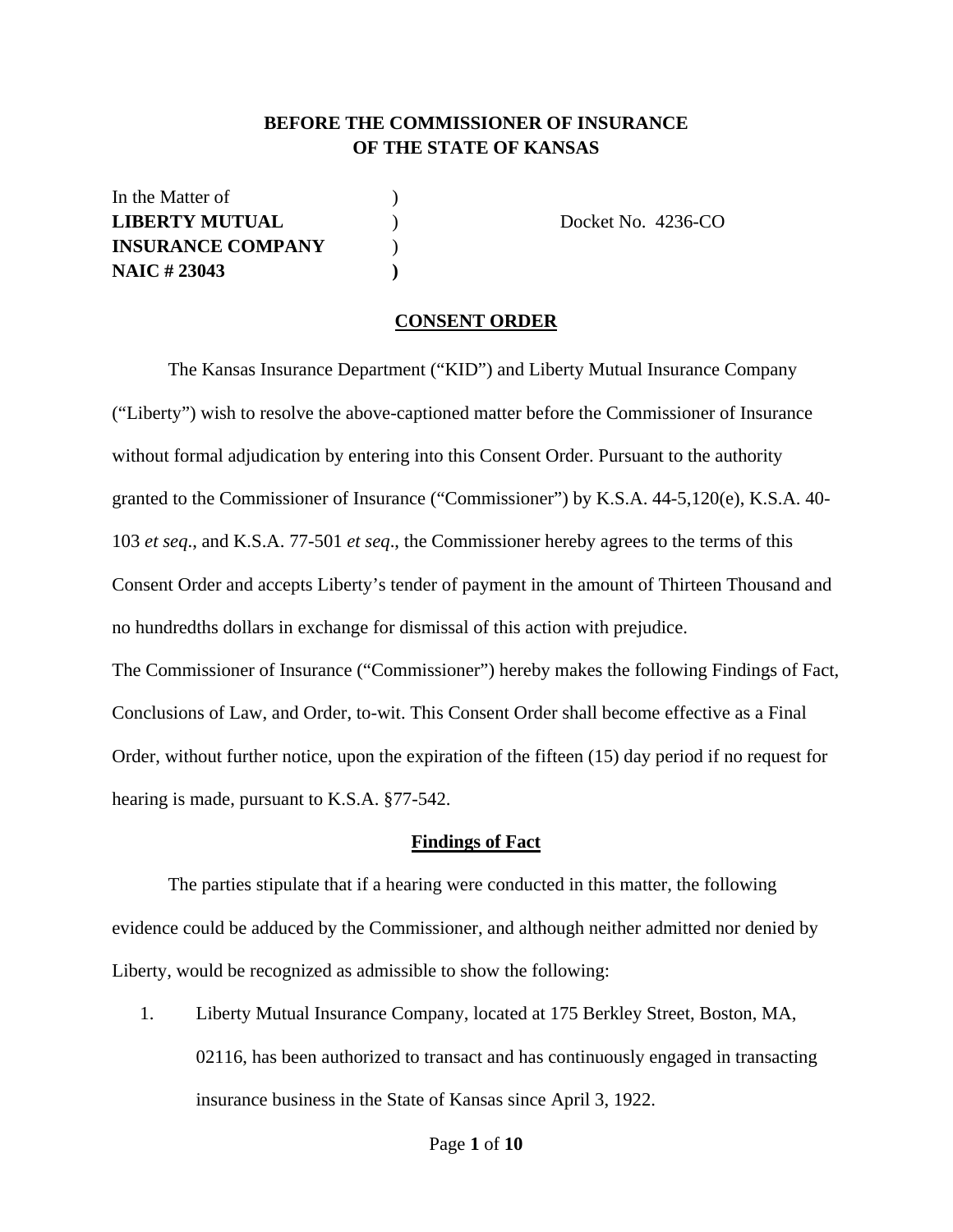- 2. The Kansas Insurance Department ("KID") has jurisdiction over this matter pursuant to K.S.A. 44-5,120, K.S.A. 40-103 *et seq.,* and K.S.A. 77-501 *et seq*.
- 3. That on October 23, 2008 and on November 13, 2008, B.K.C. filed complaints with KID against Liberty regarding a workers compensation claim pending before the Kansas Division of Workers Compensation in docket number 1,034,286.
- 4. That Liberty delayed total temporary disability payments and necessary medical treatment to B.K.C. without lawful cause on several occasions contrary to an October 5, 2007, Order in docket number 1,034,286. These delays required the intervention of a Division of Workers Compensation Administrative Law Judge, additional Orders and hearings, and unnecessarily delayed medical treatment.
- 5. That on August 28, 2009, D.B. filed a complaint with KID against Liberty regarding a significant delay in the payment to L.J.B. for medical mileage stemming from workers compensation award in docket number 201,521. Liberty was notified of the travel and a mileage form was submitted on June 29, 2009. Liberty failed to make payment on the mileage owed to L.J.B. until September 8, 2009.
- 6. That on September 17, 2009, John J. Bryan, attorney for L.B., filed a complaint with KID against Liberty regarding a significant delay in the payment of medical treatment, reimbursement for out of pocket medical expenses and medical mileage in docket number 1,027,863. Liberty had been notified of the outstanding medical bills, out of pocket medical expenses and medical mileage, and failed to respond to a demand for payment or make payment in a timely manner contrary to an Order.
- 7. That on August 18, 2009, the Kansas Department of Labor forwarded a complaint to KID made by Michael Wallace, attorney for B.A.W., against Liberty, as the Third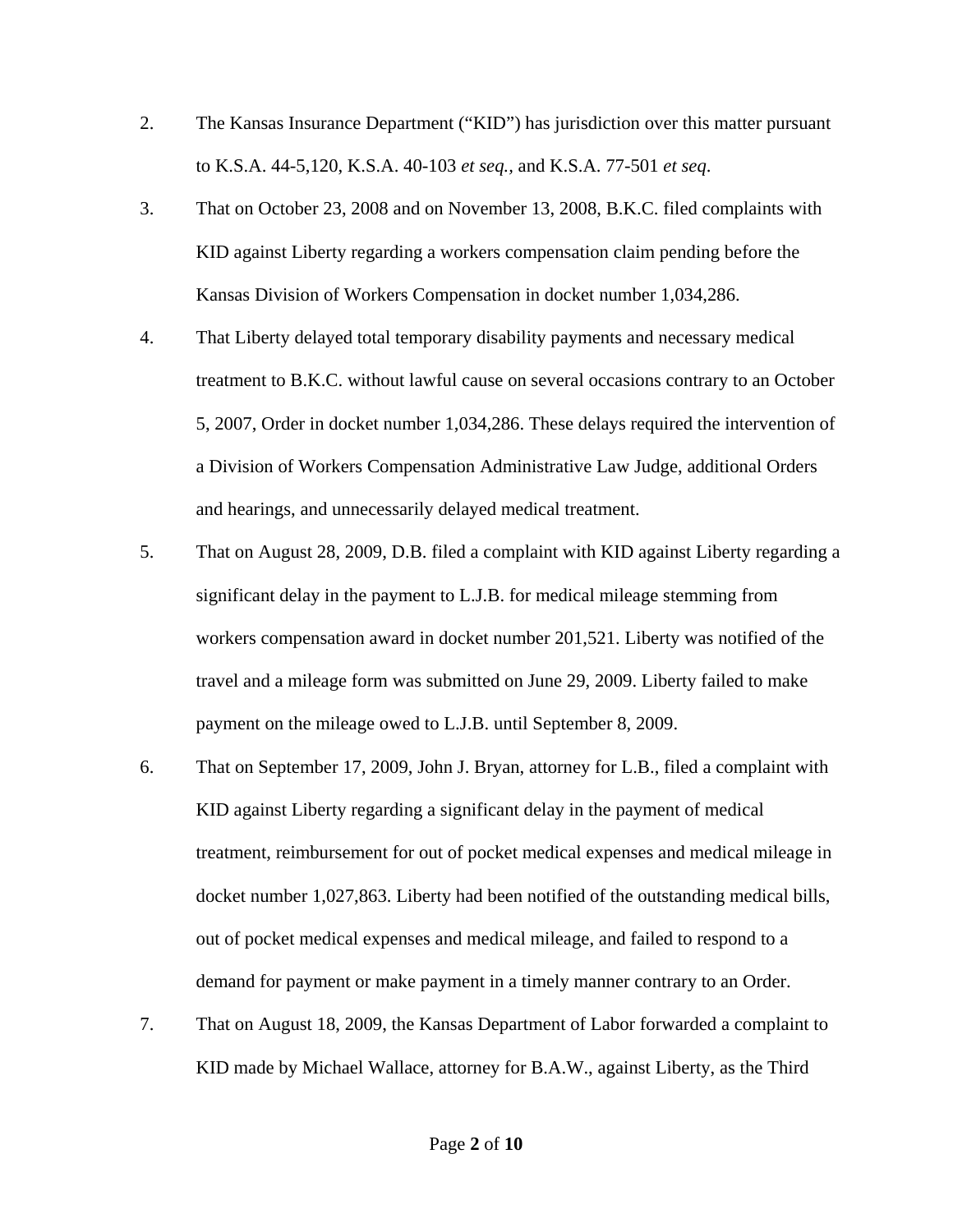- 8. That on December 1, 2008, the Kansas Department of Labor forwarded a complaint to KID was made by Dennis Horner, attorney for S.S., against Liberty for failing to pay medical mileage, reimbursement for prescriptions and for delaying appropriate and authorized medical treatment in docket number 1,033,879. The initial demand for payment of medical mileage and reimbursement for prescriptions was made to Liberty on May 9, 2008, and was not paid to S.S. until December of 2008. That on June 25, 2009, ALJ Marcia L. Yates-Roberts issued a Preliminary Decision directing Liberty to provide diagnostic testing as recommended by the previously authorized treating physician despite the fact that Liberty had previously refused to authorize it. Further, that because of Liberty's continued refusal to pay medical mileage and prescription reimbursement to S.S. as well as having suspended S.S.'s temporary total disability payments, ALJ Marcia L. Yates-Roberts issued another Preliminary Decision on July 24, 2009, ordering temporary total disability to be reinstated and the payment of medical mileage and prescription reimbursement by Liberty.
- 9. That on June 29, 2009, a complaint was made to KID by Dennis Horner, attorney for G.R., against Liberty for failing to abide by an Order dated January 14, 2009, in docket number 1,039,910. Specifically, that Liberty had failed to pay medical mileage, medical expenses and failed to pay total temporary disability (TTD) to G.R in the amounts specified in the Order. At the Preliminary Hearing in this matter on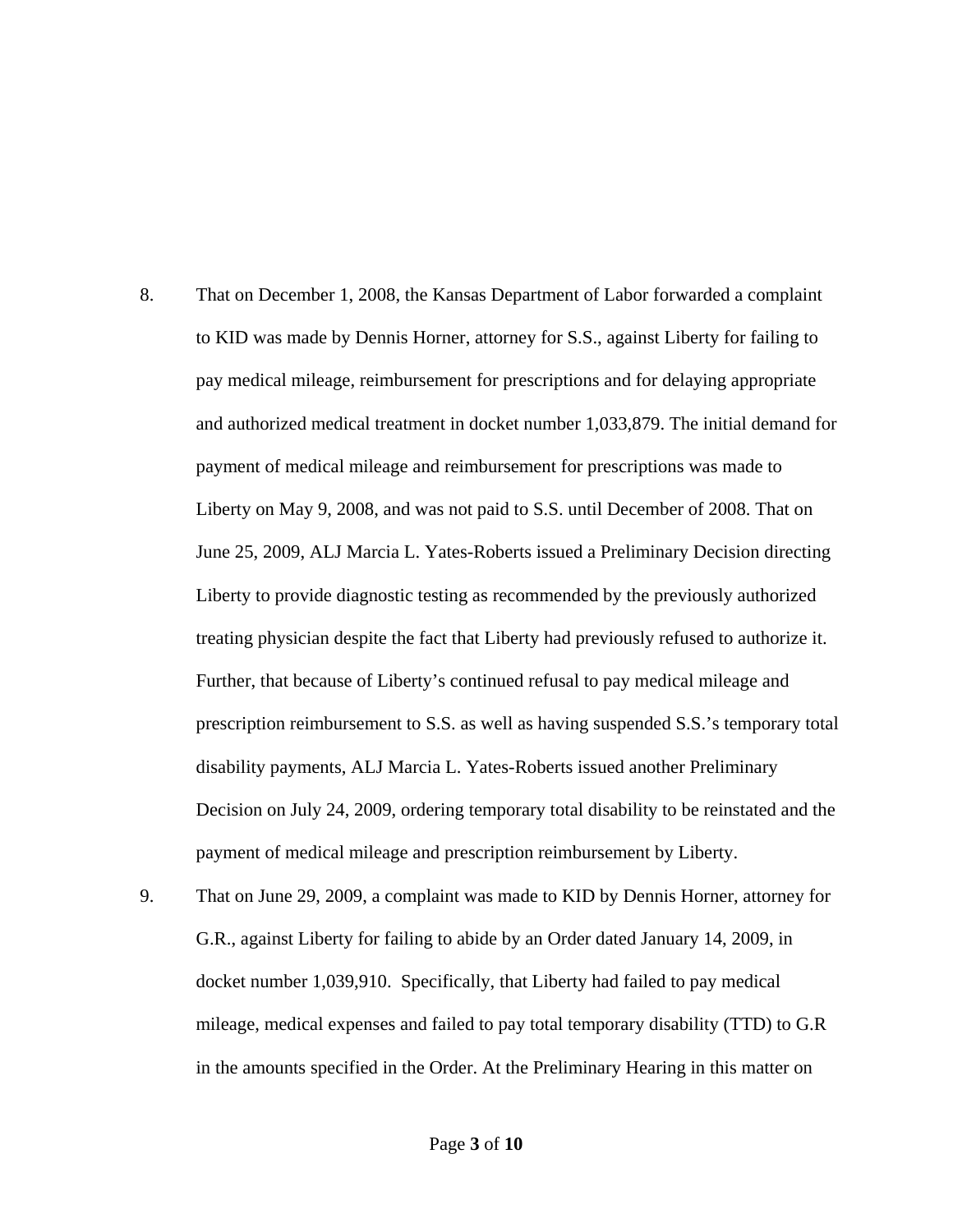June 4, 2009, Counsel for Liberty agreed that there had been an underpayment in TTD to G.R. and advised this would be promptly resolved. The TTD underpayment to G.R. was not made by Liberty until July 2, 2009. Mileage reimbursement and medical expense reimbursement was not made by Liberty until July 15, 2009.

- 10. That on November 24, 2008, a complaint was made to KID by Roger Fincher, attorney for M.T.R., against Liberty for failing to confirm medical benefits to and authorize medical treatment for M.T.R. as ordered on October 1, 2008, in docket number 1,039,557. A diagnostic medical procedure was ordered by the authorized treating physician, but approval for this procedure was not given by Liberty for over 60 days.
- 11. That on July 23, 2009, the Kansas Department of Labor forwarded a complaint to KID that was made by Dennis Horner, attorney for E.W.G., against Liberty for failing to confirm medical compensation benefits coverage to the authorized treating physician and for failing to pay medical mileage to E.W.G. On May 1, 2009, ALJ Steven Howard issued an Order in Docket number 1,043,657 appointing an authorized treating physician for E.W.G. On May 4 and again on May 22, of 2009, Mr. Horner requested an appointment be scheduled with the authorized treating physician and that medical mileage be paid to E.W.G. The requests for an appointment to see the physician were not responded to by Liberty until May 29, 2009 when an appointment in August of 2009 was made for E.W.G. There was no response to the request for mileage. On August 5, 2009, ALJ Steven Howard issued another Order in Docket number 1,043,657 requiring Liberty to pay medical mileage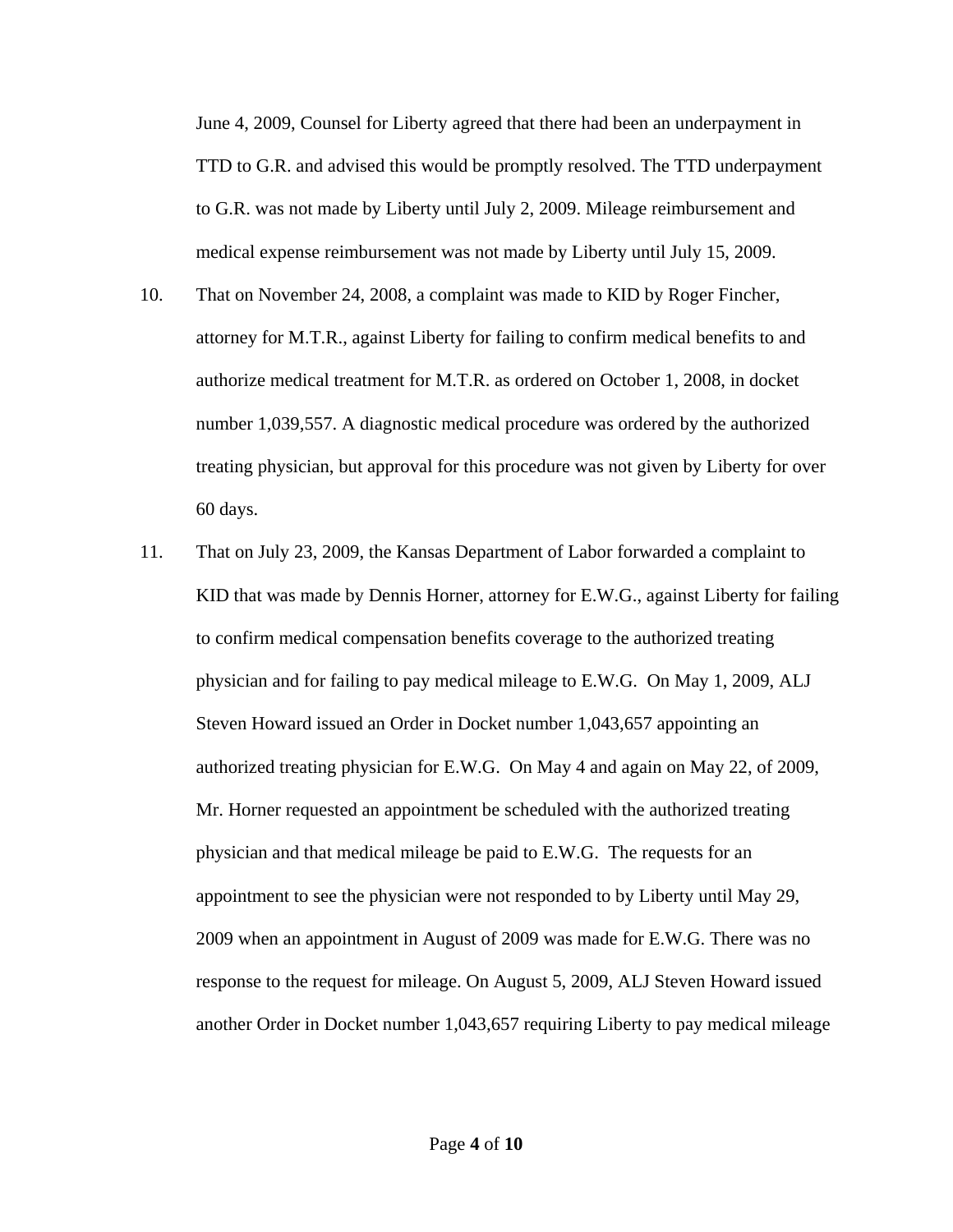to E.W.G. Most of the mileage was paid on August 17, 2009, however it was not completely paid until November 4, 2009.

- 12. That on November 17, 2008, a complaint was made to KID by R.S., against Liberty for failing to pay TTD benefits when due, failing to timely reimburse for medical mileage and failure to provide authorization for a YMCA membership, as ordered on September 5, 2008 in docket number 1,039,557. On September 5, 2008, ALJ Nelsona Potts-Barnes issued an Order requiring Liberty to: pay R.S. past due TTD for the time period on June 11, 2008 to July 7, 2008; reimburse medical mileage covering the time period of March 27, 2008 to July 27, 2008; to provide a three (3) month YMCA gym membership as prescribed by the authorized treating physician; and, to pay thirty dollars (\$30.00) in penalties for failing to provide the YMCA gym membership previously ordered on May 20, 2008. On December 16, 2008, Liberty was again ordered to pay an additional penalty for its continued failure to pay for the YMCA membership.
- 13. That on October 7, 2009, the Kansas Department of Labor forwarded a complaint to KID that was made by Lisa R. McWilliams, attorney for K.W., against Liberty for failing to confirm medical compensation benefits coverage to the authorized treating physician, and for failing to reimburse for prescription medications in docket number 1,104,567. The authorized treating physician recommended a total knee replacement for K.W. in May of 2009. Liberty would not authorize this procedure. On September 4, 2009 following a Preliminary Hearing, Liberty was ordered to provide the surgery by ALJ Marcia Yates-Roberts. The recommended surgery was not authorized by Liberty until October 5, 2009. On December 15, 2009, K.W. paid for prescriptions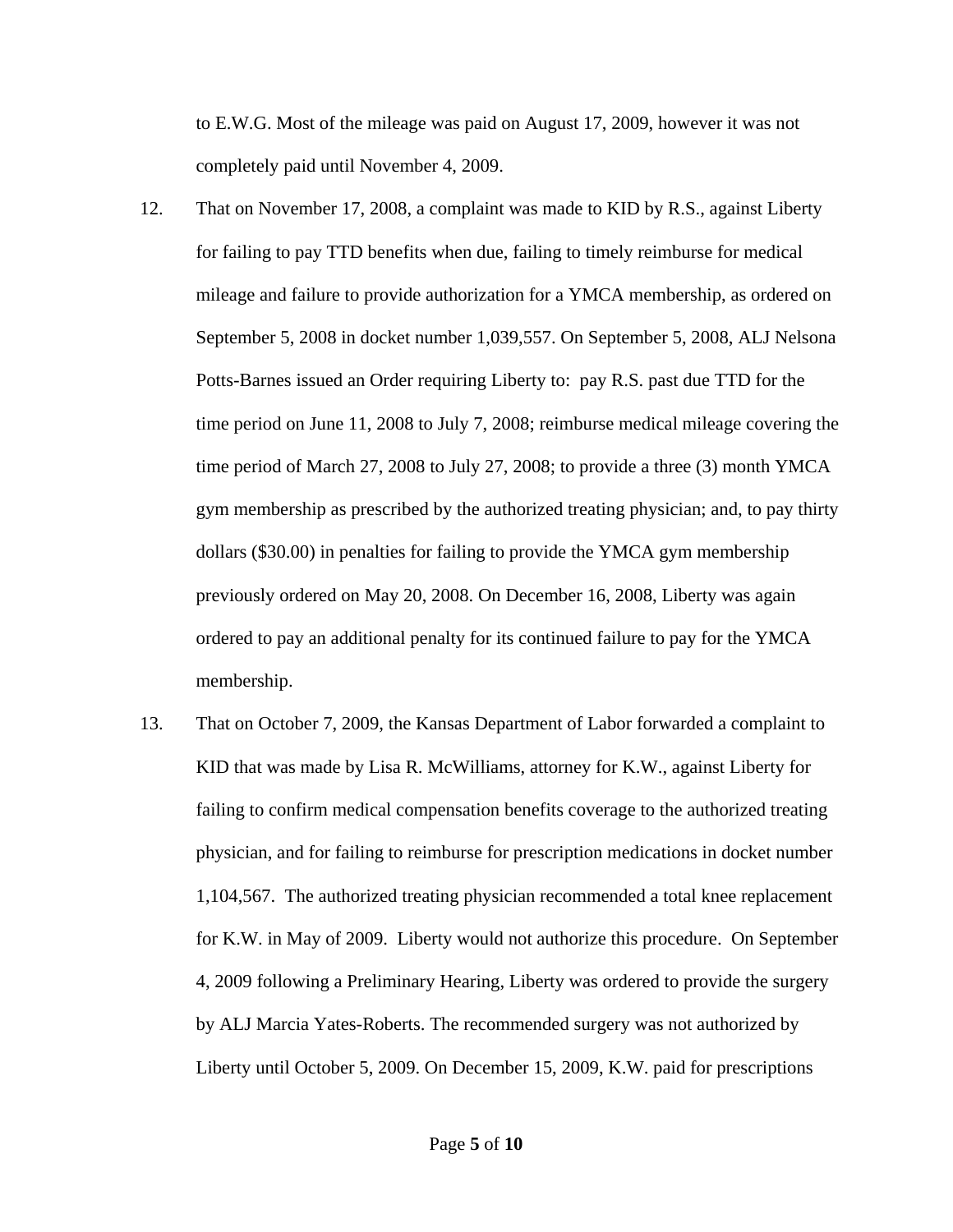- 14. That on May 15, 2009, a complaint to KID was made by Mark E. Kolich, attorney for M.S, against Liberty for failing to confirm medical compensation benefits coverage in docket numbers 1,030,420 and 1,030,421. On March 9, 2009, an Agreed Order was approved by ALJ Marcia Yates Roberts providing that the Respondent (Liberty) would provide a list of three physicians to evaluate and treat him medically. Letters dated April 17, 2009 and May 8, 2009 were sent to counsel for Liberty with no response received until May 19, 2009. An appointment with Dr. Jones was scheduled on October 22, 2009. Dr. Jones required a prepayment of \$1,500.00 and submission of medical records prior to the appointment. Liberty was informed several times of these preconditions. On October 22, 2009, Dr. Jones cancelled the appointment due to Liberty's failure to meet the prepayment and medical records conditions. The appointment was rescheduled to March 25, 2010.
- 15. That on September 23, 2009, G.D. filed a complaint with KID against Liberty regarding an unauthorized suspension of his total temporary disability benefits in docket number 1,044,245. Liberty unilaterally suspended the payment of total temporary disability benefits to G.D. without proper authority or lawful justification. These benefits were reinitiated promptly; however, the suspension was not justified.
- 16. That on December 15, 2009, the Kansas Department of Labor forwarded a complaint to KID that was made by Dennis L. Horner, attorney for S.H., against Liberty for failing to confirm medical compensation benefits coverage and denial of total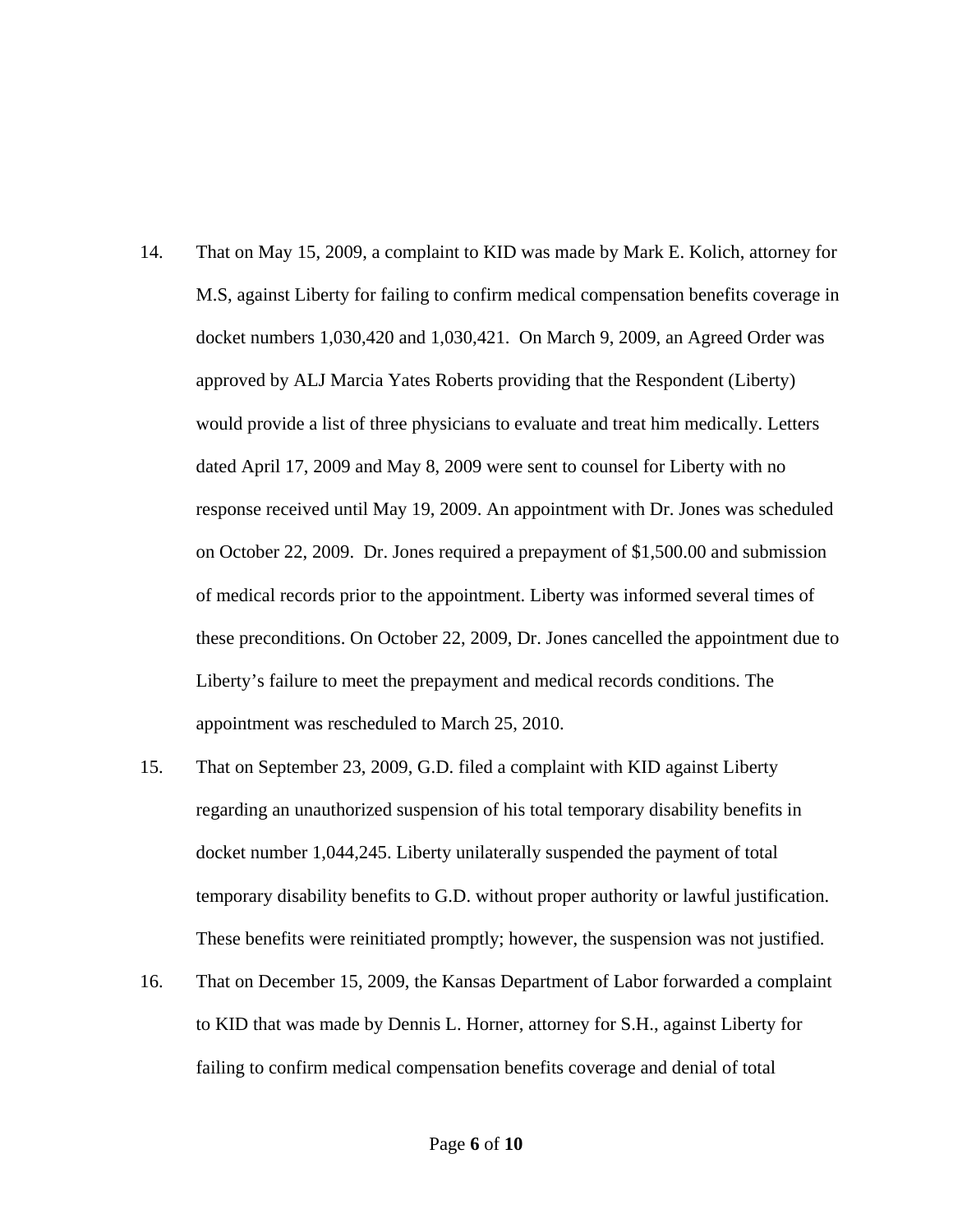temporary disability benefits in docket number 1,046,970. On November 19, 2009 and agreement was reached between Liberty and S.H. for a change of authorized treating physician. At the time the agreement was made, a settlement offer was declined by S.H. On January 6, 2010, an appointment for February 8, 2010 was made for the new treating physician, a delay in excess of 60 days.

- 17. On March 19, 2010, pursuant to Nelson v. Miller, 233 Kan. 122, 660 P.2d 1361, 1983, KID notified Liberty by letter of the alleged actions enumerated above in paragraphs # 3 through #16 and that these actions were considered a violation of Kansas law and could result in administrative action being taken against them.
- 18. On April 8, 2010, responded to the KID Nelson v. Miller letter of March 19, 2010, disputing both the facts as listed above and KID's interpretation of Kansas law.

### **Applicable Law**

K.S.A. 40-5,120(d)(10), (15), (16) and (18)

And

K.S.A.  $40-5,120(g)(1)$ 

## **Conclusions of Law**

Based on the Findings of Fact in Paragraphs #1 through #18 and the Applicable Law above,

# **IT IS THEREFORE, AGREED UPON BY THE COMMISSIONER OF INSURANCE AND LIBERTY MUTUAL INSURACE COMPANY**:

19. Liberty neither admits nor denies the allegations set forth in Paragraph #1 through #18 above.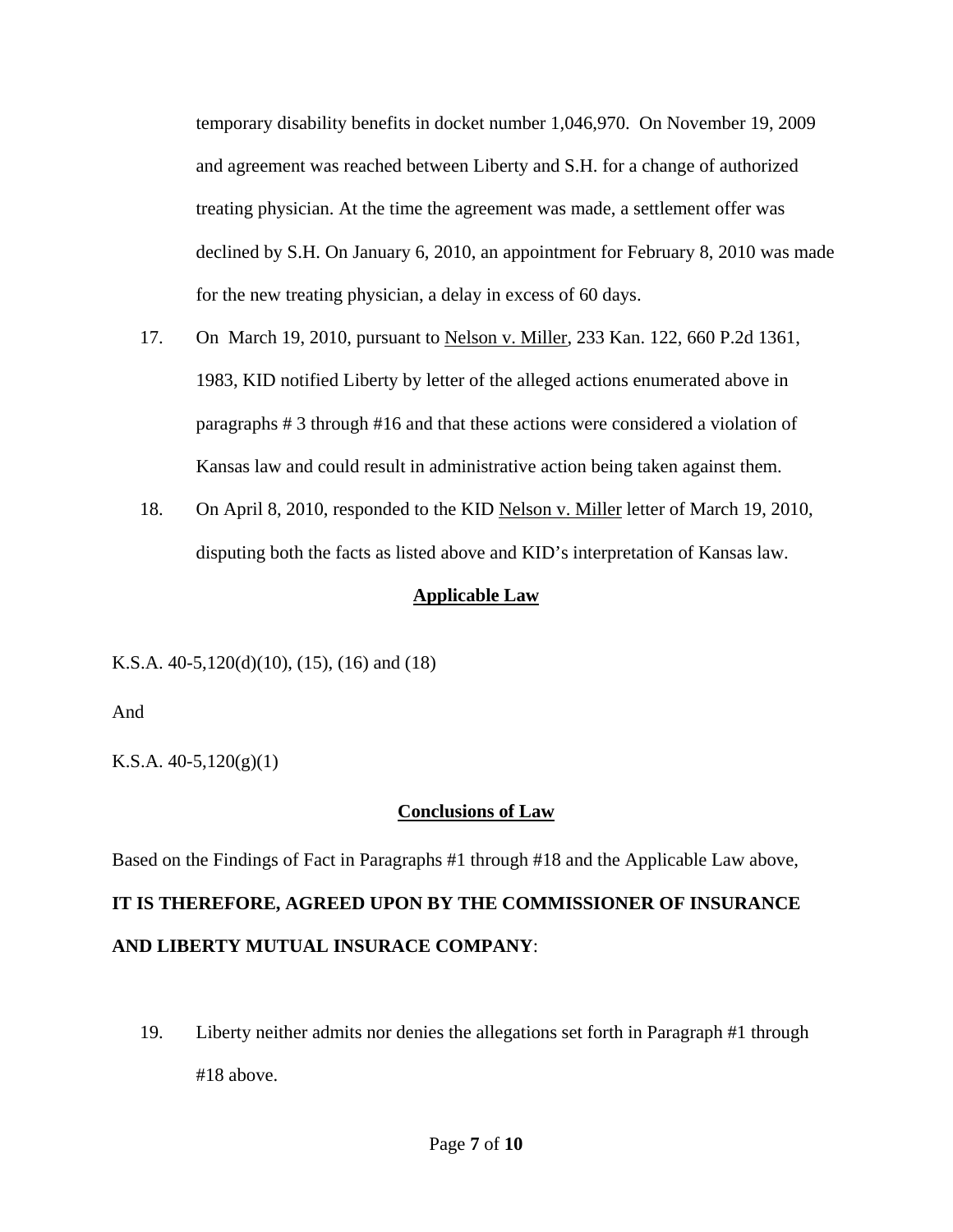- 20. Liberty agrees to make a payment of Thirteen Thousand Dollars and 00/100 (\$13,000.00) to the Kansas Insurance Department in exchange for the dismissal of this action with prejudice.
- 21. Upon entry of this Consent Order this action shall be dismissed with prejudice.
- 22. If payment is not made as required, KID may vacate and/or declare this Consent Order void or proceed with a hearing.
- 23. The Commissioner shall retain jurisdiction over this matter to issue any Order(s) deemed necessary and appropriate.

# **NOTICE OF RIGHTS**

Liberty Mutual Insurance Company ("Liberty") is entitled to a hearing pursuant to K.S.A. 77- 537, the Kansas administrative Procedure act. If Liberty desires a hearing, the company must file a written request for a hearing with:

 John W. Campbell, General Counsel Kansas Insurance Department 420 S.W.  $9<sup>th</sup>$  Street Topeka, Kansas 66612

This request must be filed within fifteen (15) days from the date of service of this Consent Order. If Liberty requests a hearing, the Kansas Insurance Department will notify the company of the time and place of the hearing and information on the procedures, right of representation, and other rights of parties relating to the conduct of the hearing, before commencement of the same.

If a hearing is not requested in the time and manner stated above, this Consent Order shall become effective as a Final Order upon the expiration of time for requesting a hearing, pursuant to K.S.A. 77-613. In the event Liberty files a petition for judicial review, pursuant to K.S.A. 77- 613(e), the agency officer to be served on behalf of the Kansas Insurance Department is:

 John W. Campbell, General Counsel Kansas Insurance Department 420 S.W.  $9<sup>th</sup>$  Street Topeka, Kansas 66612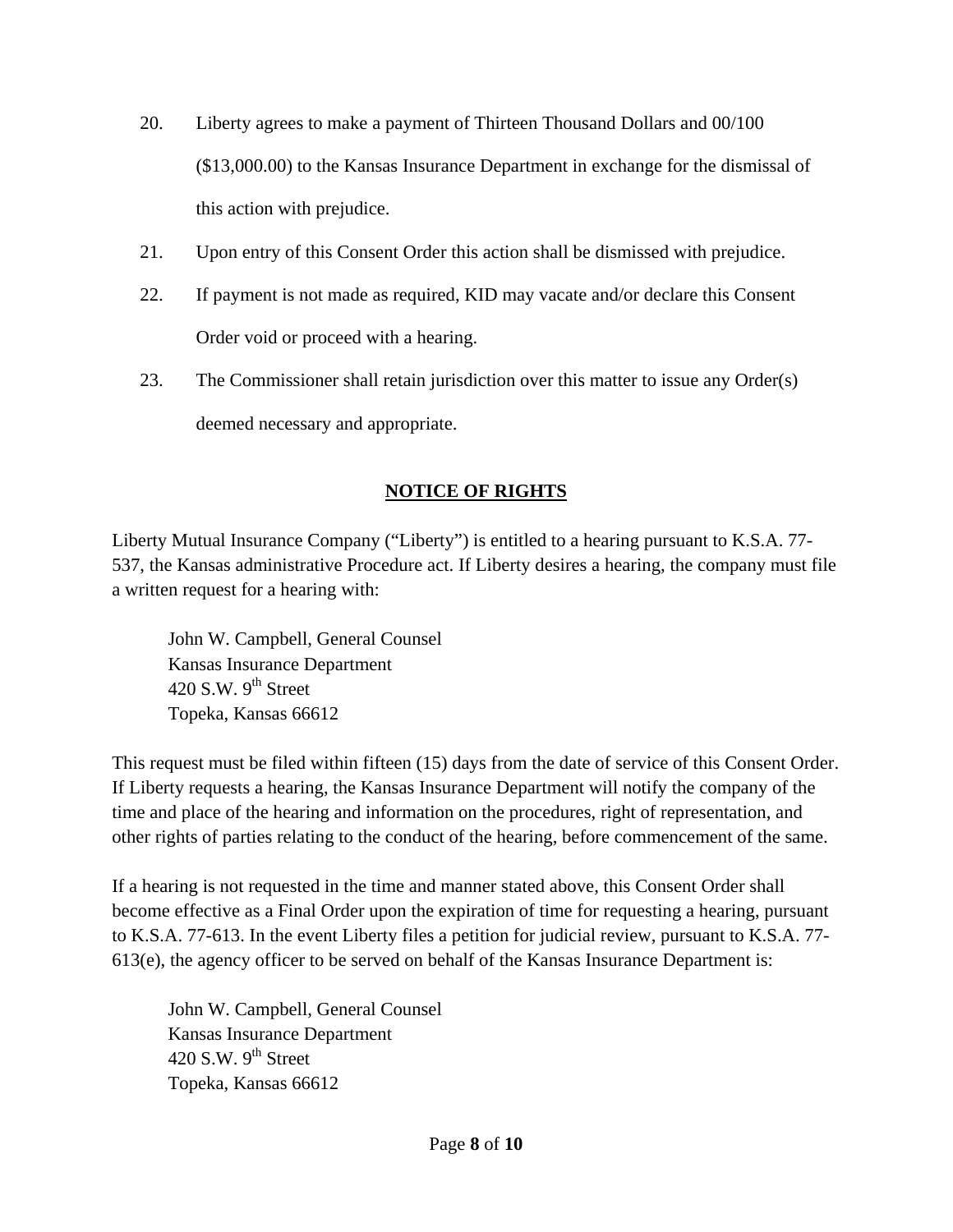## **IT IS SO ORDERED THIS \_\_3rd\_\_\_ DAY OF \_\_December\_\_\_, 2010, IN THE CITY OF TOPEKA, COUNTY OF SHAWNEE, STATE OF KANSAS.**



 $\angle$ s/ Sandy Praeger $\angle$  Sandy Praeger Commissioner of Insurance

 \_/s/ John W. Campbell\_\_\_\_\_\_\_\_\_\_\_\_\_\_\_\_\_ John W. Campbell General Counsel

Submitted and Approved By:

 $\angle$ /s/ Brian Cann $\angle$ Brian Cann Counsel Liberty Mutual Insurance Company

 $\angle$ /s/ Mark A. Marion $\angle$ Mark A. Marion Staff Attorney Kansas Insurance Department